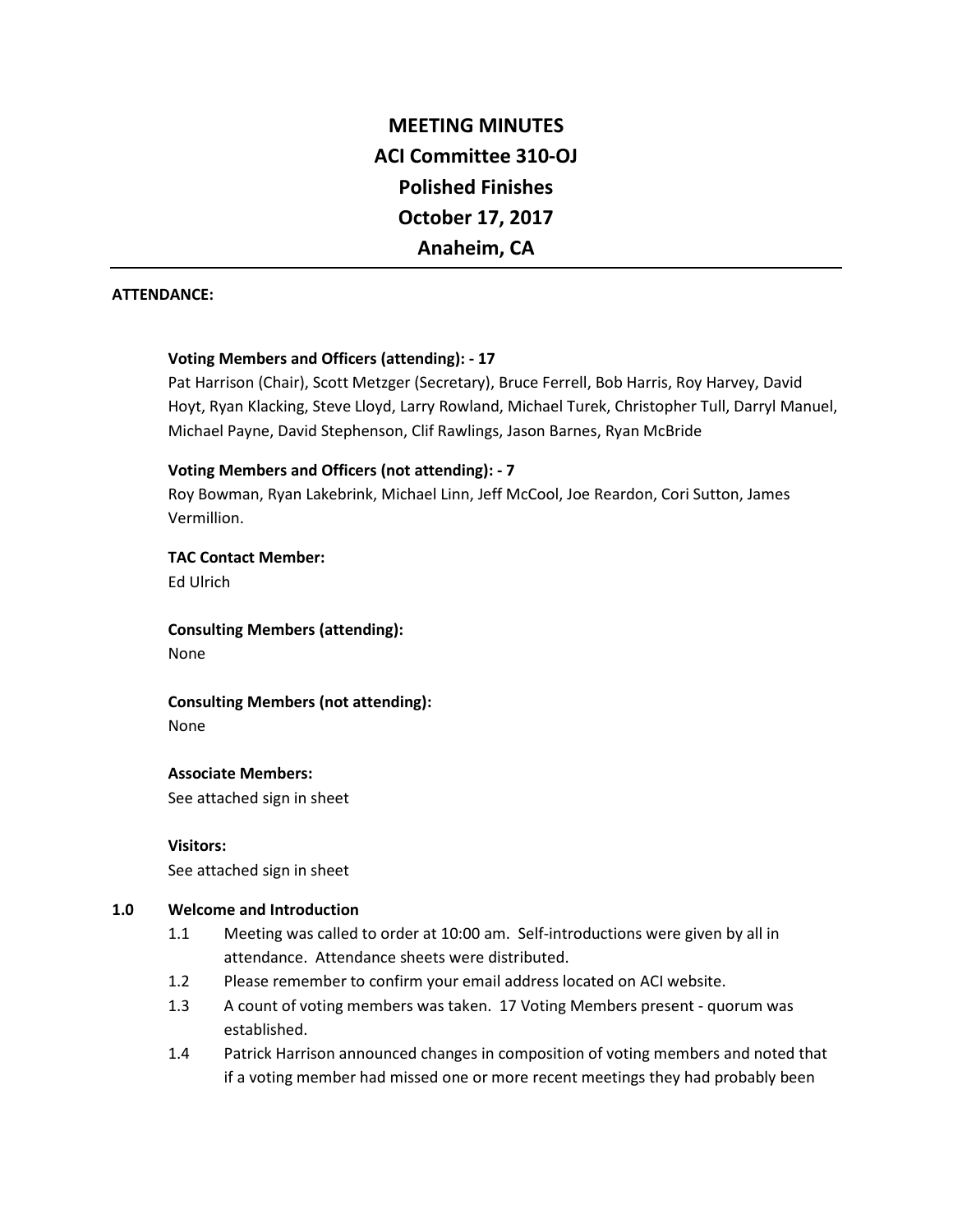removed. Harrison also reminded members to visit the committee page to confirm information was accurate and up to date.

## **2.0 Approval of Minutes:**

2.1 Motion made by Hoyt seconded by Lloyd to approve minutes of previous meeting in Detroit. Motion passed unanimously by voice vote.

## **3.0 Liaison Committee Reports**

3.1 ACI 310 Decorative Concrete – Larry Rowland reported that as committee chair he had been approached by ASCC (American Society of Concrete Contractors) to gauge interest in creating a joint ACI-ASCC 310 Decorative Committee. Both ACI and ASCC committees would still meet independently but a liaison would be established between the two and the two would work to coordinate consistency in their individual documents. Harrison expanded on the topic and noted that ASCC would be supporting ACI 310 and ACI would still be the "parent" of any new documents or specifications. Rowland suggested that the 310-OJ subcommittee would still exist/remain intact even if joint committee was established.

Rowland then provided other updates on 310's activity including an update on the Curing Task Group's activities including their desire to work with ASCC on research. Rowland reported that the potential research partnership with the Concrete Research Council appeared to no longer be a possibility.

3.2 ACI 302 Guide for Concrete Floor and Slab Construction – Patrick Harrison reported that meeting was held October 16, 2016 in Anaheim and reinforced the ongoing need to dialog with concrete placement contractors (many of whom attend the ACI 302 meeting). Harrison indicated that 302 was working on a new Chapter 6 which would discuss placement of concrete for aesthetic finishes such as polished concrete. He asked for increased feedback from the concrete polishing committee on their challenges and needs for success. Bruce Ferrell (as member of CSDA and ASCC) indicated that he would help solicit feedback.

## **4.0 Announcements**

- 4.1 ASCC/CPC (Concrete Polishing Council) Liaison Report Mike Payne indicated that CPC shared ACI's desire to ultimately produce documentation for the concrete polishing industry and discussed efforts being made by the CPC towards that end. Payne agreed to remain a liaison for ASCC/CPC to the committee.
- 4.2 CSDA (Concrete Sawing and Drilling Association) Liaison Report Bruce Ferrell indicated that ongoing work within CSDA on documentation for polished concrete was being done not with the goal to develop a specification but rather to develop a guide/manual for their members. Ferrell indicated that continued research on the ST-115 standard was being done but with the goal of using the standard as a measuring/quality control tool for the contractor and not with the goal of devising a specifiable standard for the industry.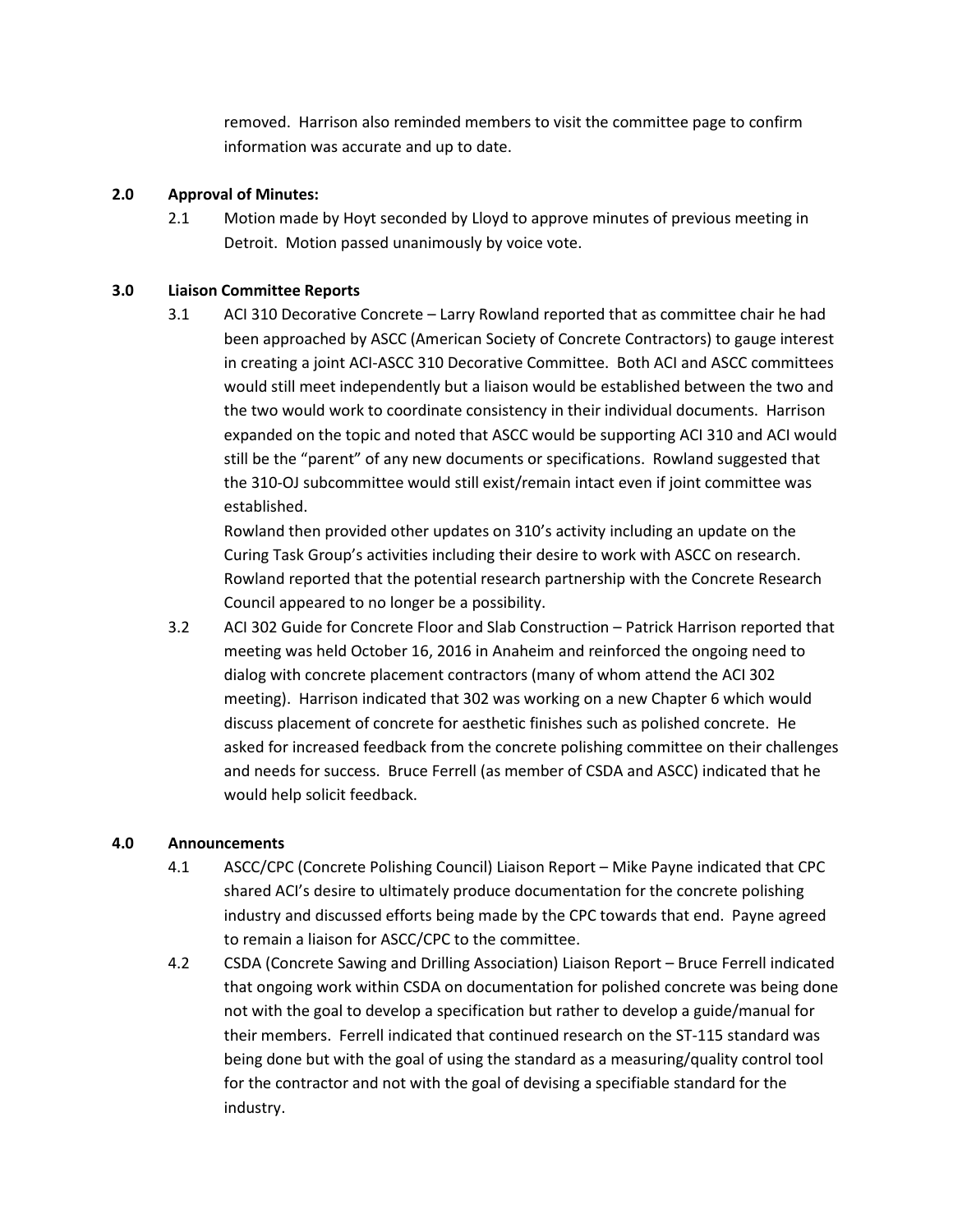#### **5.0 Old Business**

- 5.1 At 10:25 am review and discussion of current document commenced.
- 5.2 Need for dust collection language was reinforced and Chris Tull agreed to lead collection of that information. Definition of "dry-in conditions" was provided by Michael Turek and information on Surface Treatments was provided by Michael Linn and will be added to the document for further review.
- 5.3 Mike Payne explained a new aggregate exposure and appearance chart recently approved by CPC which had been added to draft document for discussion prior to the meeting. Discussion ensued amongst the committee on limitations of using DOI as a measurement tool, including somewhat cumbersome collection and aggregation of data for reporting. Concern was also expressed over whether testing labs were familiar with the equipment and appropriate collection methods. Discussion then ensued about the number of projects needed for data collection to determine whether measurements confirmed that the DOI standard was valid. ASTM E11-55 Standard Test Method Determining FF Floor Flatness was suggested as further reading.
- 5.4 Darryl Manuel, as a member of ASTM D4039 Standard Test Method for Reflection Haze of High-Gloss Surfaces, agreed to discuss potential testing criteria for DOI. He suggested there were many questions to be answered including time frame after polishing for measurement, whether we should follow same frequency as slip resistance testing, whether ANSI could provide guidance, etc. Harrison asked the committee to think about the measurable and to be certain they were realistic and achievable/accurate before adding them to the document.
- 5.5 After extended discussion Harrison established a DOI Statistical Evaluation Take Group, which the stated goal of studying DOI measurable. David Stephenson agreed to act as chairman of the task group. Take group to include the following members: *Jason Barnes, Kevin Sigourney, Ryan McBride, Ryan Klacking, Chris Tull, Clif Rawlings, Bruce Farrell, Bob Harris, Dave Hoyt, and Roy Harvey. Kevin Sigourney* indicated he would check with contact in the automotive paint industry regarding how they use DOI. Harrison reminded new task group that he wants information on both CPC charts and levels of gloss. Darryl Manuel indicated his opinion that the DOI bias statement is not definable.
- 5.6 Harrison indicated he would connect Task Chair Stephenson to Wayne Walker for guidance and help in the research.
- 5.7 Mike Payne agreed to discuss concerns with CPC representatives and to request more information for the committee as to how the charts can be used in specifications.
- 5.8 Discussion moved to Level of Gloss as discussed in current document and committee consensus was retain information in the draft document.
- 5.9 Chris Tull agreed to work on providing a definition of honing. Ben Weise suggested that the Pull Machinists Guide/ASME may have a good definition and agreed to send that information to Chris Tull.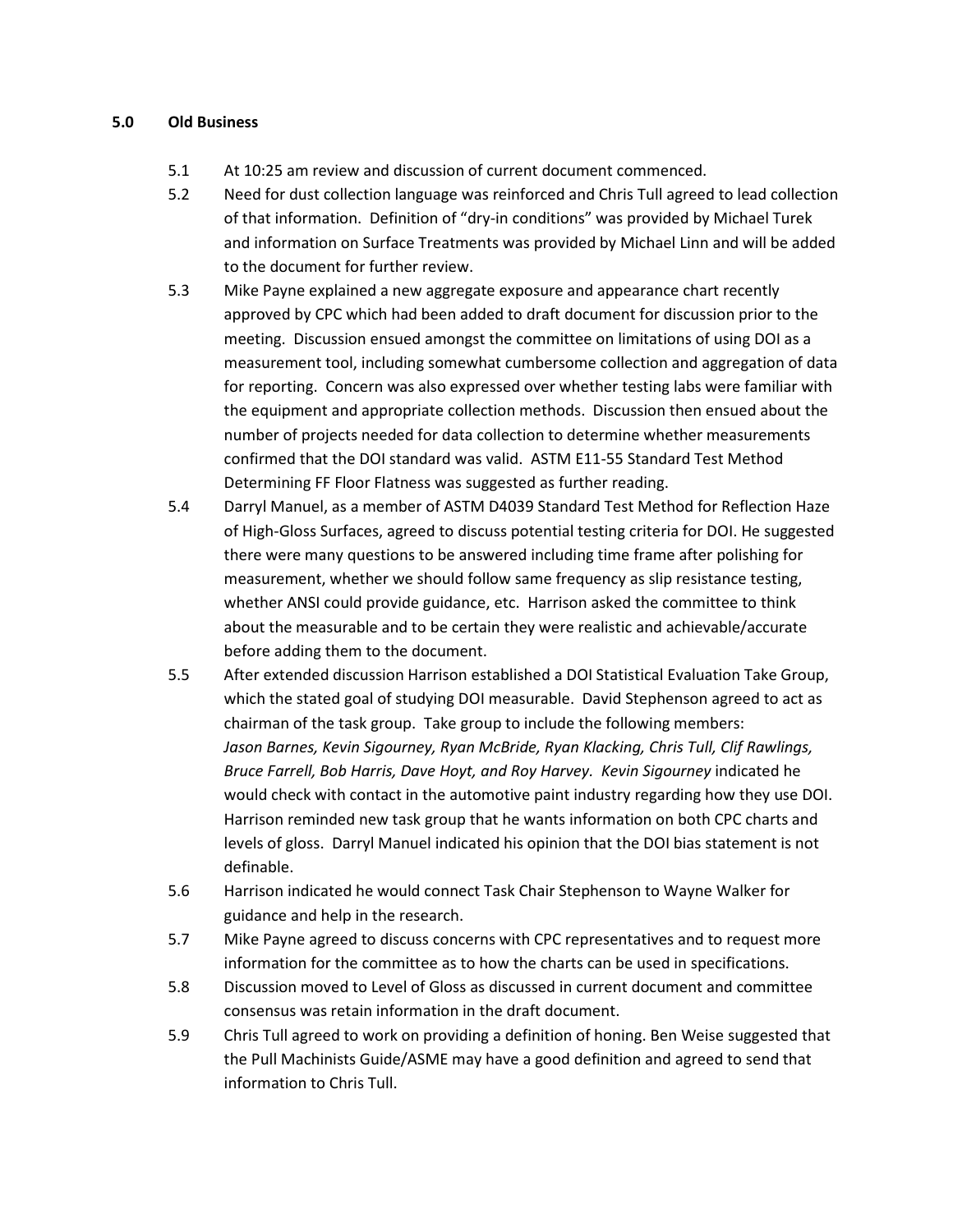- 5.10 Discussion on Quality Control portion of document included whether moisture needed to also be measured, its potential effect on chemicals used in the concrete polishing process such as stains or joint fillers, etc. Committee consensus was to move discussion on moisture testing to the 310 Guide and to request input from CPC on how we handle moisture. It was reinforced that the Gloss and DOI sections would be reviewed by the newly established DOI Task Group. Committee consensus was that Slip Resistance testing should probably be removed and left to specifier to add if desire. Committee agreed to add additional information on OSHA requirements.
- 5.11 The committee took a break at 11:57 am and recommenced at 12:10 pm.
- 5.12 The protection section of the document was discussed. Need to establish responsibility for protection identified and committee consensus was that the General Contractor was the best suited for this task. Additional discussion on whether concrete floor repairs should be included under execution with no consensus.

## 6.0 **New Business**

Harrison indicated that draft document would be sent to CPC for comment and further indicated that after the World of Concrete 2018 the committee would be asked to begin voting on sections of the document. Committee members were encouraged to attend the ASCC/CPC meetings taking place during the World of Concrete to provide feedback and get a sense for the work CPC is doing. Bruce Farrell reported that the CPC Board Meeting would be held Tuesday, January 23, 2018 from 2-4:30 pm. (Note the meeting has been rescheduled to Monday, Jan. 2, 2018 from 2-4:00 pm). Ferrell also indicated that the CSDA would be meeting in Austin, TX on December 1, 2017 and indicated that CSDA members and non-members alike were welcome.

Harrison indicated that anyone interested in becoming a voting member was welcome to contact him but further indicated that voting members would be required to attend at least one of two committee meetings annually if they are to retain voting member status. Harrison also gauged interest in changing 310 and 310-OJ meeting time/days to coincide. Consensus of committee was that this was desirable with preference for both meetings to take place on Tuesday of ACI Convention.

#### **7.0 Adjournment**

- 7.1 Spring 2018 Concrete Elevated, March 25-29, Grand America and Little America, Salt Lake City, UT
- 7.2 Motion to adjourn by Darryl Manuel, seconded by David Stephenson. Motion carried unanimously by voice vote.
- 7.3 Meeting adjourned at 12:33 PM.

Respectfully Submitted, Scott C. Metzger **Secretary**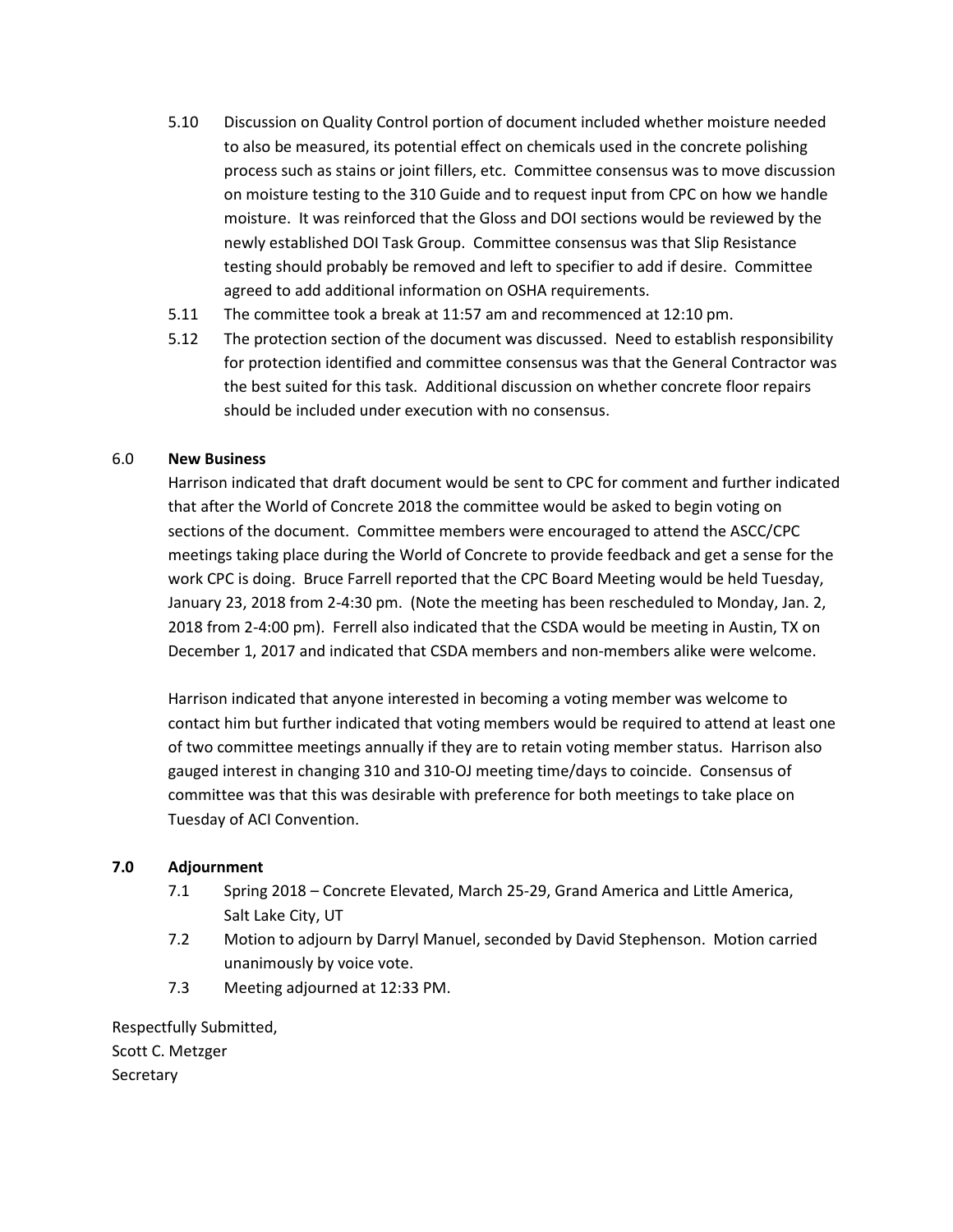| American Concrete Institute<br>Always advancing                                                                                                                                      |                             |          |
|--------------------------------------------------------------------------------------------------------------------------------------------------------------------------------------|-----------------------------|----------|
| <b>Committee Meeting Sign In Sheet**</b><br>Page:                                                                                                                                    |                             |          |
| <b>Committee:</b><br>$\circ$                                                                                                                                                         | Date:                       |          |
| Name and Address (Please Print):<br>* Members - Please give address, phone number, and e-mail only if changed<br>* Visitors - Please give complete address, phone number, and e-mail | Comm.<br><b>Member</b><br>? | Visitor? |
| urrison                                                                                                                                                                              |                             |          |
| RALL                                                                                                                                                                                 |                             |          |
| Is lang CI<br>MCTECH GRUP.                                                                                                                                                           |                             |          |
| $L$ wee                                                                                                                                                                              |                             |          |
| PROSOCO<br>$\frac{1}{2}$<br>0000MeV                                                                                                                                                  |                             |          |
| $\mathcal{L} \Omega$                                                                                                                                                                 |                             |          |
|                                                                                                                                                                                      |                             |          |
| ave                                                                                                                                                                                  | سرا                         |          |
| rentino<br>J. Dylow Goncre                                                                                                                                                           |                             |          |
|                                                                                                                                                                                      | Hace                        |          |
| 91649608<br>KUNYON SURFACE PREP                                                                                                                                                      |                             | ✔        |
| David Stephenson<br>419-263-1050 RPM Group                                                                                                                                           |                             |          |
| Bob Harris<br>55I                                                                                                                                                                    |                             |          |
| like Twell<br>SASE Compum                                                                                                                                                            |                             |          |
| Clif Rawlings<br>SASE Compry                                                                                                                                                         |                             |          |
| MAFE PAYNE<br>MPA, INC                                                                                                                                                               | $\boldsymbol{\mathcal{V}}$  |          |
| RYAN KLACUNS<br>SUNCON                                                                                                                                                               |                             |          |

Technical Committee Attendees: The purpose of an ACI technical committee is to reach consensus and publish information on concrete-related issues<br>within its mission. The discussions at the committee's meetings are part of

 $\epsilon$ 

\*\*Visitors interested in committee membership should contact the chair or visit the ACI website, www.concrete.org, for a membership application.

Return this Form to the Committee Chair or Secretary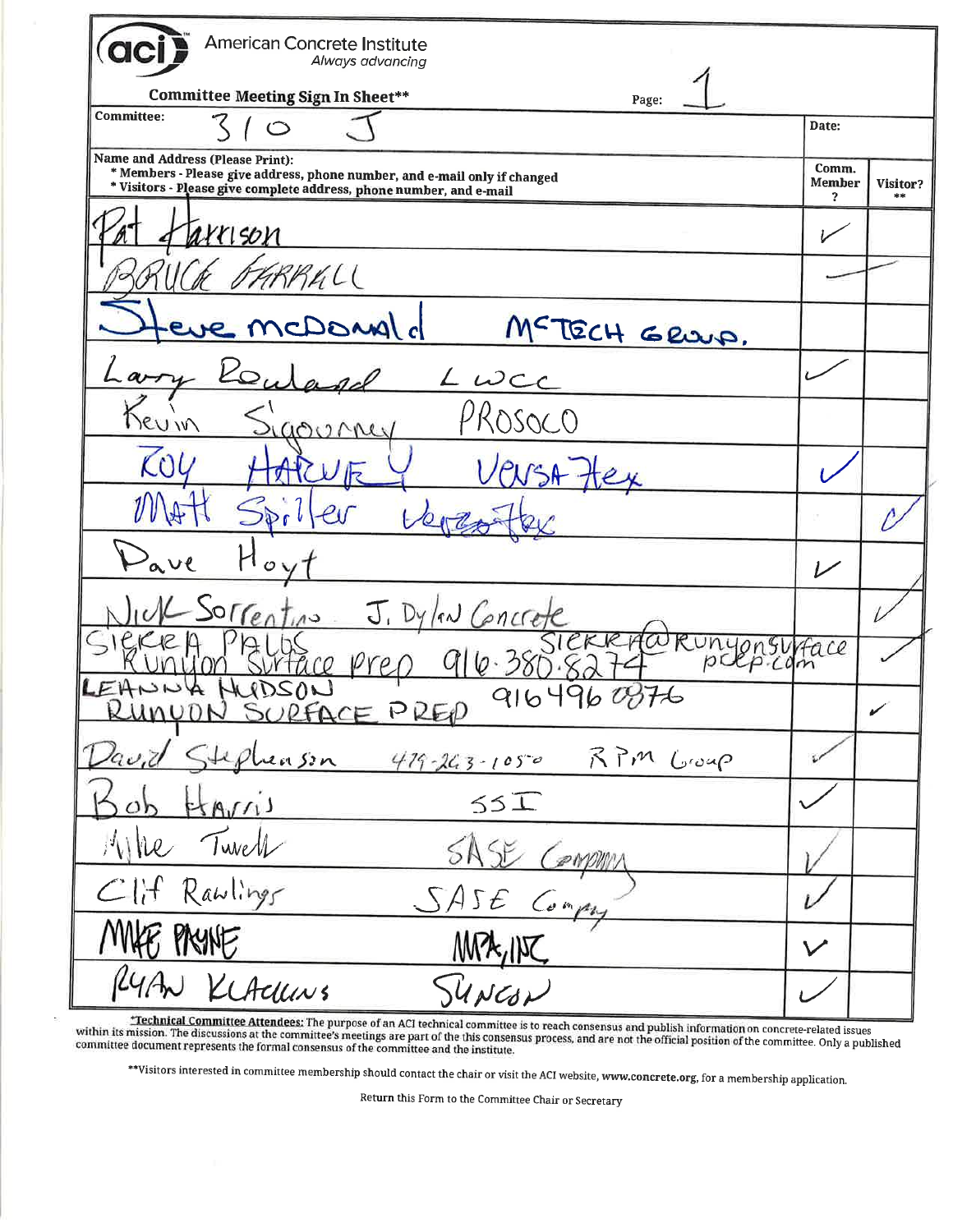**American Concrete Institute** Always advancing **Committee Meeting Sign In Sheet\*\***  $\mathcal{Z}$ Page: **Committee:** Date:  $l$ rshee ろ  $\mathcal D$ Name and Address (Please Print): \* Members - Please give address, phone number, and e-mail only if changed<br>\* Visitors - Please give complete address, phone number, and e-mail Comm. **Member** Visitor?  $\overline{\mathbf{r}}$  $\frac{1}{2}$  $JU\bar{U}$ ON CIRETE FLOR  $2CO<sub>r</sub>$ Nox-Center  $\sqrt{n_l}$  $\checkmark$ 

\*Technical Committee Attendees: The purpose of an ACI technical committee is to reach consensus and publish information on concrete-related issues within its mission. The discussions at the committee's meetings are part of the this consensus process, and are not the official position of the committee. Only a published committee document represents the formal consensus of the committee and the institute.

\*\*Visitors interested in committee membership should contact the chair or visit the ACI website, www.c<mark>oncrete.org,</mark> for a membership application.

Return this Form to the Committee Chair or Secretary